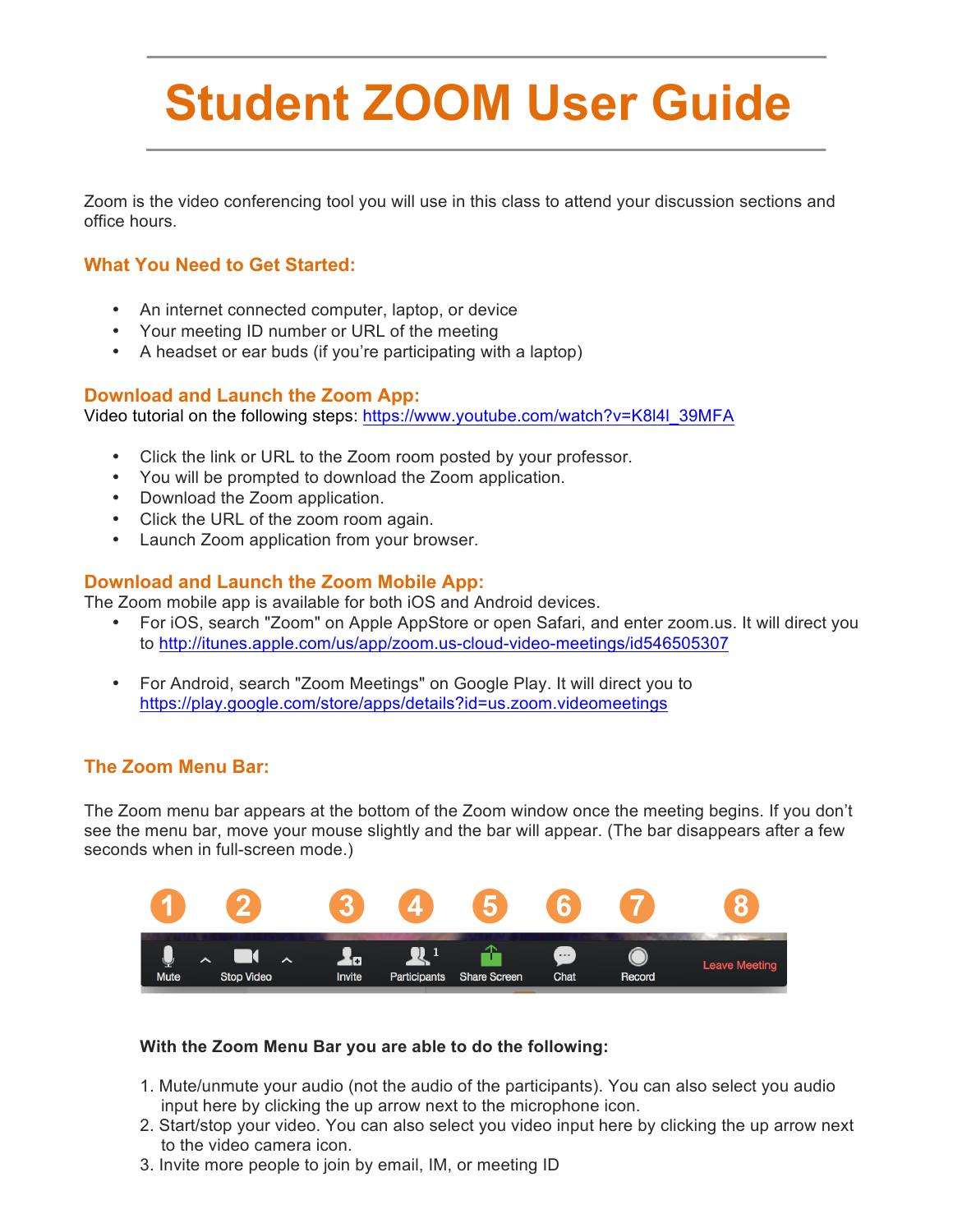4. View a list of participants

5. Share your desktop (everything you have open) or select a specific application to share (e.g., Microsoft Word)

- 6. Send a message to one person (using private chat) or to all participants
- 7. Record the meeting (if you have been granted permission)
- 8. Leave or end the video meeting

### **Switching Between Views (Share Screen and Video):**

As a participant you might be asked to share your desktop or an application. During a meeting you can switch back and forth between sharing your screen and sharing your video as often as needed.



If you are in video mode, switch to screen share by clicking "Share Screen" in the menu bar as shown: A window showing all possible options to share displays like below. Click on the item you want to display, which will be highlighted in green, then click "OK":



If you are displaying your screen, switch to video by clicking "Stop Share" from the menu at the top of the screen shown in the red box: